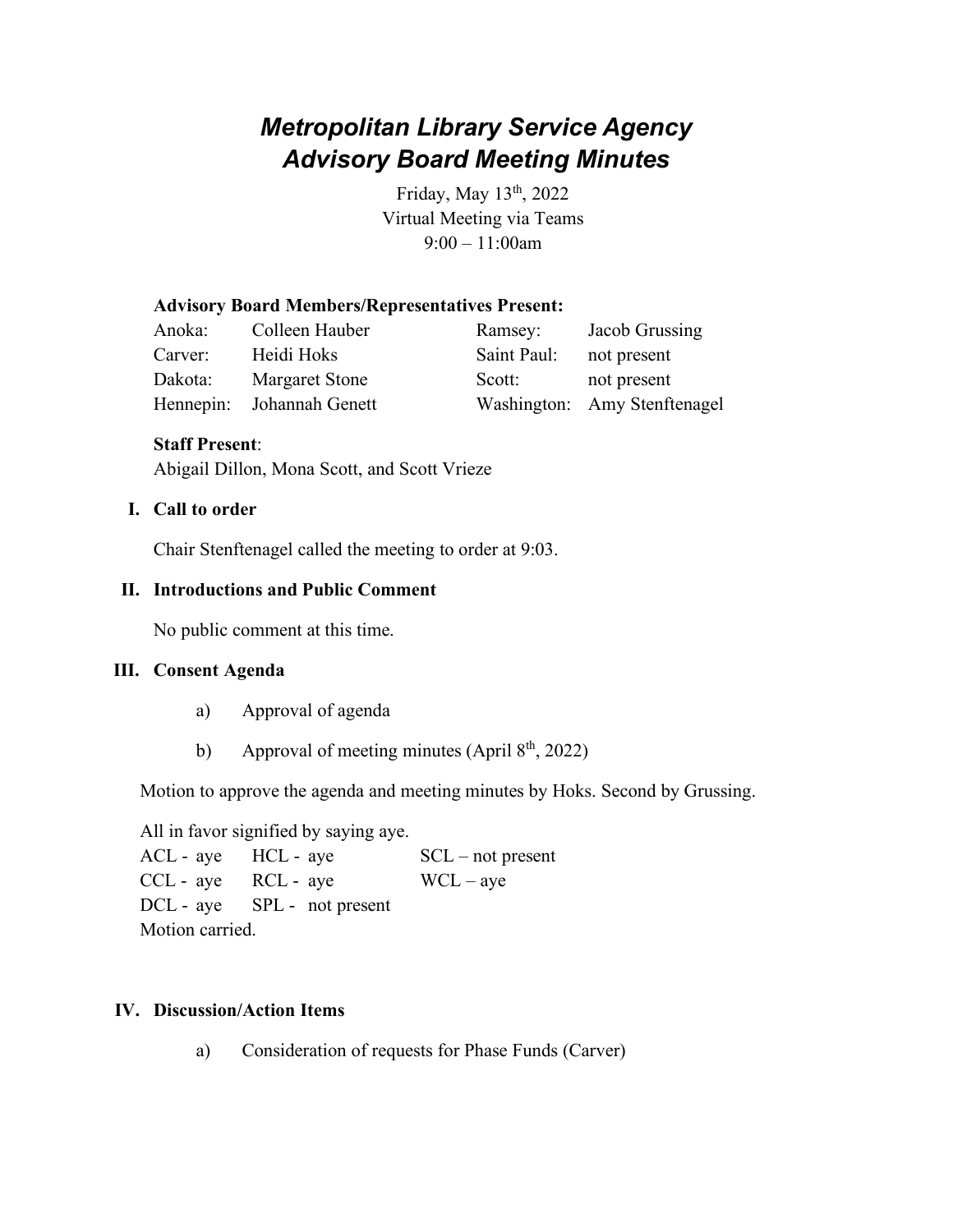A request for distribution of Phase funds has been received from the Carver County Library. The request was distributed to the board in the meeting packet.

Motion to accept the request for Phase Funds distribution: Carver County Library in the amount of \$32,370.00 by Stone. Second by Haubner.

All in favor signified by saying aye.

| ACL - aye HCL - aye   |                             | $SCL$ – not present |
|-----------------------|-----------------------------|---------------------|
| $CCL - aye$ RCL - aye |                             | $WCL - ave$         |
|                       | DCL - aye SPL - not present |                     |
| Motion carried.       |                             |                     |

b) Discussion of requests for reconsideration of book titles

The Collection Development Team, and member libraries, have been having a spirited discussion of the title: *The Truth about COVID-19* by Mercola and Cummins. Because these requests, and others, touch on sometimes competing library values of fighting disinformation, intellectual freedom, commitments to equity, and showing many sides of controversial issues, we would like to have a discussion among the library directors on this question. Many of the member libraries decided to retain this book. The library directors expressed concern over purchasing books that they know contain misinformation. Some of the libraries have revised their policies to require multiple requests of the same item before purchasing instead of purchasing after a single request. Many of the libraries have responded to issues with *The Truth about COVID-19* by placing it in the Conspiracy Theories section of non-fiction. The member libraries have established or are considering establishing new policies and advisory boards for these types of situations.

c) Legislative advocacy status report

Vrieze shared that the bonding/capital investment bill is still alive in the legislature. The session will be completed in a week, so we should know the fate of any of these bills soon and Vrieze will keep the group updated.

d) MELSA space planning and remote work

MELSA is taking a look at needs for storage space and office space, as the lease expires in October. MELSA has more square footage than we currently need, so we are in the information-gathering process to decide which steps to take. Metronet has indicated that they don't really need their current space and could just share MELSA's space when Metronet staff would like to come into the office. A status report will be given to the trustees at their meeting next week.

e) June meeting: format/location